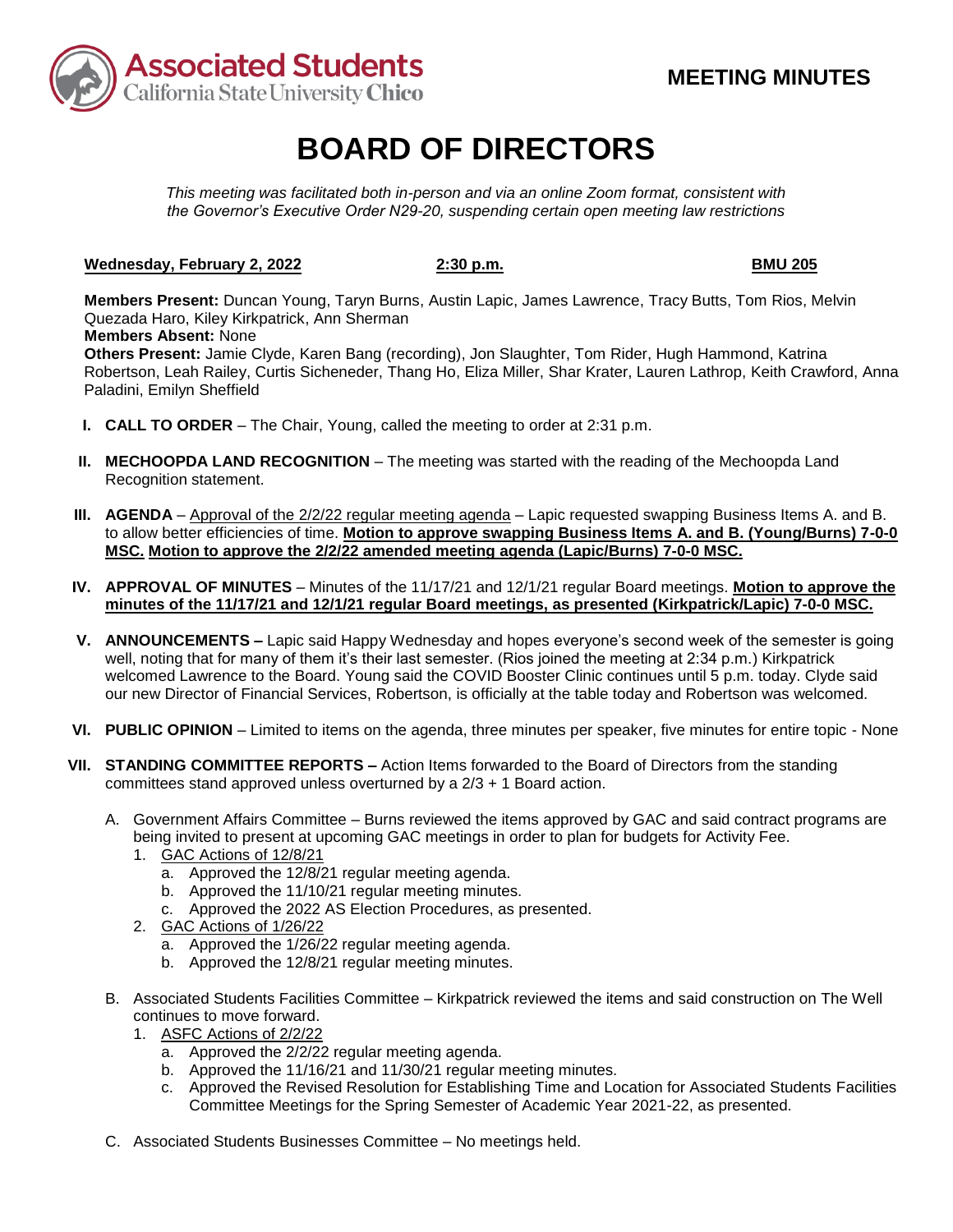## **VIII. BUSINESS**

- item and invited the AS to participate in any way they deem appropriate. She said this is a new Americorps program and aligns well with Chico State students. She focused on College Corps as there is an award for 125 spring with a goal to have the Fellows and the community based organizations where they will serve identified spring term. She said this is part of a state-wide corps call and there will be 3,000 Fellows statewide with 45 through 12 education, food and security. Fellows will be paired at a minimum of two per organization, serving 450 hours across the academic year. They would receive a \$7,000 living allowance and \$3,000 education explained how the CA Climate Action Corps is set up for Fellows. She said the living allowance will be disbursed bi-weekly or monthly, and is a stipend based program. Students who complete the entire 450 hours (15 hours/week) will then be eligible for the education reward. If a student needed to withdraw, their living allowance would taper with their involvement and their education award would be forfeited. She noted this is for low-income backgrounds. They also work with Financial Aid to assure it doesn't negatively impact the student Young said he is working with her to help move this forward and would recuse himself if this is voted on by the A. Discussion Item: Presentation on "CaliforniansForAll College Corps" by Emilyn Sheffield - Sheffield, a faculty member with the Department of Recreation, Hospitality and Parks Management shared information about this Fellows to begin terms of service this fall for academic year 2022-23. She said info sessions will be held this campuses participating, including 16 CSU campuses. Recruiting partners with various campuses were noted. Sheffield said they are seeking community based organizations as partners that are doing climate action, K reward (Sherman joined the meeting at 2:41 p.m.) Recruitment for the program was discussed. Sheffield full-time undergraduates for College Corps; Climate Corps allows graduate students. Clyde said it figures to be \$22.22/hour and Sheffield reminded that it's not a wage program but a service corps, although that is the math. Railey asked if they needed to have unmet financial aid in order to be qualified. Sheffield said the program is designed to help students reduce debt and they are interested in creating opportunities for students that generally don't get these types of skills due to other constraints. She said it prioritizes students from diverse and receiving financial resources. Sheffield said this is a new program and new funding and reviewed the timeline. Board. He said further information would be provided in the future.
- Board and implemented effective 11/1/19. Phase 2 adjustments were approved by the Board on 2/28/20 and this immediately and the total cost would be \$59,881 (pay and benefits). She said this would be Phase 1 and our AOA data and looking at all positions. Clyde said she would come back with Phase 2 recommendations at a B. Information Item: Minimum wage increases and compression – Clyde said she presented similar information to the Board last year as it provides history and a direction for moving forward. She said in the fall of 2019 a compensation analysis was done and management's proposals regarding grade changes were approved by the implemented effective 3/1/20. Clyde explained that the AS has a history of being under market, minimum wage continues to increase, Chico has become a less desirable location for prospective employees, benefits costs to employees continue to rise, new employees are generally brought in at the minimum range and we have to keep a balanced budget. She reviewed the five elements that make up a good compensation plan. She said conversations were held regarding who we want to be as an employer. Clyde said our minimum starting compensation is based on the Education Code and in January of 2021 the minimum starting wage went to \$16.80/hour for FT staff. She said the Board was advised of those employees that fell below the \$16.80/hour. She said some pay grades were shifted and explained. Clyde explained the Years of Service adjustments that were made. She next reviewed comprehensive and sustainable compensation planning that is being done and said we did a lot of good work last year. Clyde said as of  $1/1/22$  the campus raised their minimum wage to \$18/hour which will require us to move forward in phases due to compression. She said the AS has 35 career employees under \$18/hour, such as custodians, cooks and office support staff. Clyde said she would like to fix the next phase would be to look and see how this would affect the rest of the organization. HR is taking all of later time. Discussion was held.
- Policy Slaughter said these revisions came about as there has been an inconsistency regarding if only one choosing to interview just one candidate or extend the application for one week to get more candidates would C. Information Item: Revisions to Associated Students Corporate Codes – Associated Students Appointment applicant comes in, and no one else is interviewed. Or, they want to extend the application for more candidates. He reviewed the suggested wording, noting they're trying to make it more consistent regarding the number of applicants. The wording was discussed and the Board agreed that leaving it up to the discretion of the chair be fine. (Sherman left the meeting at 3:19 p.m.).
- D. Discussion Item: 10/31/21 and 11/30/21 Activity Fee Fund Budget vs. Actual Slaughter reviewed the November report with the Board. He said overall, Income is just a little over 10% collected. Contract programs are at 150.69% due to a double payment which is being corrected. Total expenses at 37.07%.